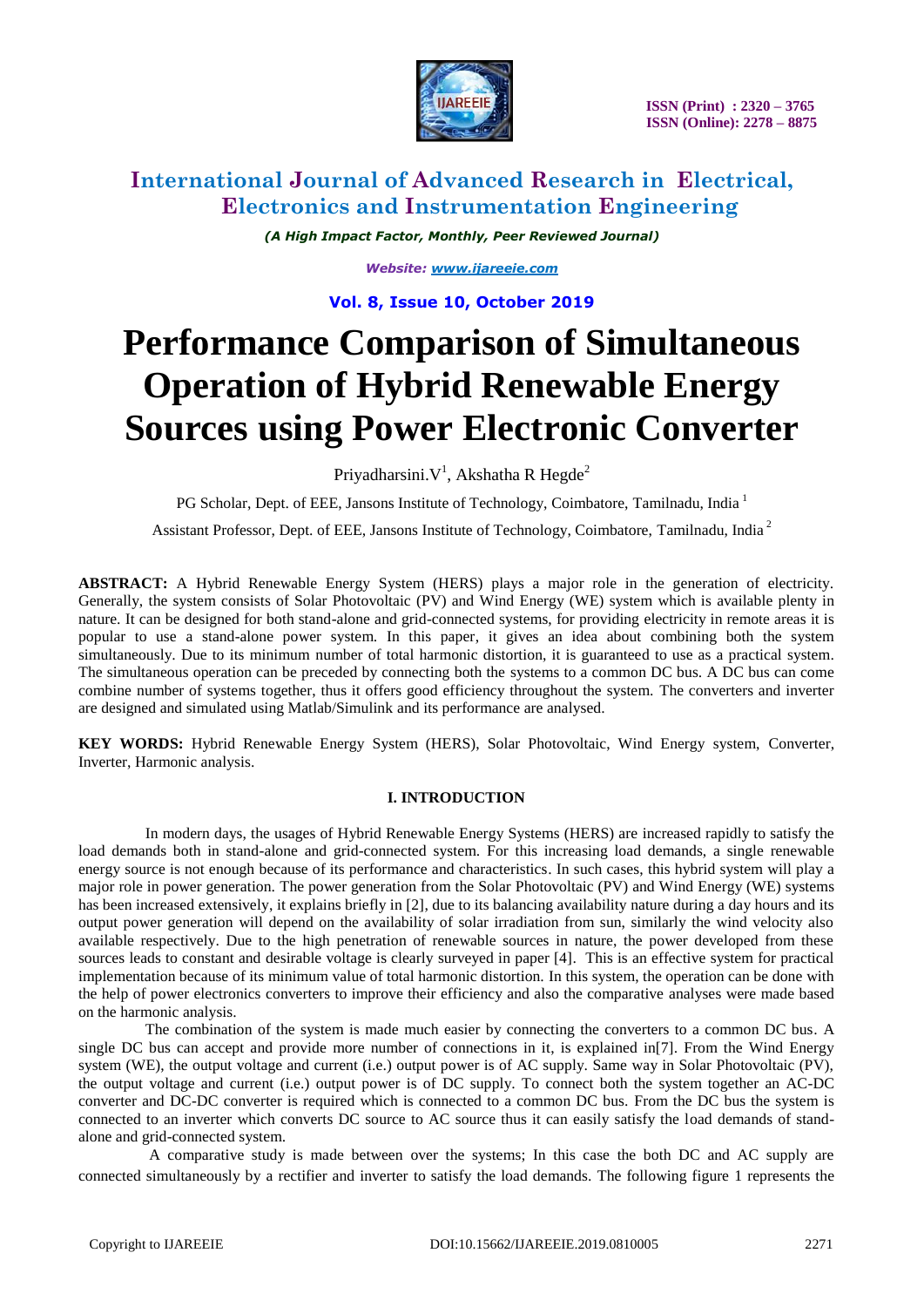

## **International Journal of Advanced Research in Electrical, Electronics and Instrumentation Engineering**

*(A High Impact Factor, Monthly, Peer Reviewed Journal)*

*Website: [www.ijareeie.com](http://www.ijareeie.com/)*

### **Vol. 8, Issue 10, October 2019**

circuit diagram of the conventional system. It consists of Solar Photovoltaic and Wind Energy system combination for power generation.



**Fig: 1** Circuit diagram of Conventional System

Fig: 1 represents the circuit diagram of solar and wind, which is not connected via common DC bus. The DC supply in this circuit is connected via neutral point of the transformer in the way to balance the voltage. The switch S, in the circuit is connected or forms a closed path to balance the voltage among the phases.

#### **II. SIMULATION AND RESULTS**

In this session, the simulation analysis of this paper work with their results is explained. The following circuit is the Matlab simulation circuit diagram.



**Fig: 2** MATLAB simulation circuit of Conventional system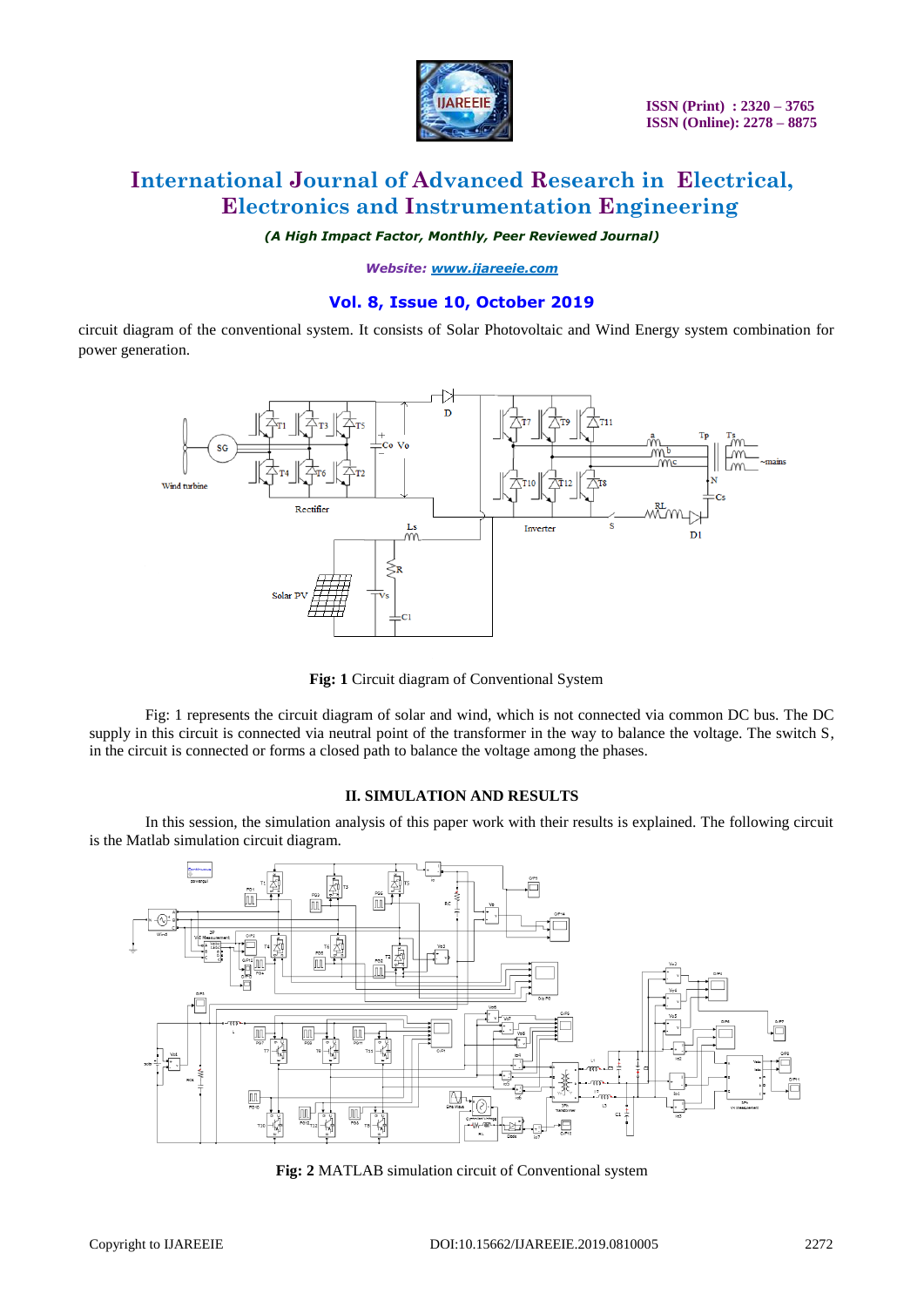

# **International Journal of Advanced Research in Electrical, Electronics and Instrumentation Engineering**

*(A High Impact Factor, Monthly, Peer Reviewed Journal)*

*Website: [www.ijareeie.com](http://www.ijareeie.com/)*

### **Vol. 8, Issue 10, October 2019**

Fig: 2 represent the Matlab simulation circuit of the conventional system, the voltage and current values are analysed in each part of the system. More over the FFT analysis i.e. the value of Total Harmonic Distortion (THD) is calculated.

As per the simulation circuit, the results in waveform has been obtained and displayed. The following fig: 3 explain the input voltage and the output voltage and current waveforms of the conventional system.



**Fig: 3** Input Voltage & Output Voltage and Current waveform

Fig: 4 is the FFT Analysis of the proposed system. The THD value of the conventional system is around 13.07%, which is higher than the proposed system as compared.



**Fig: 4** FFT Analysis of the conventional system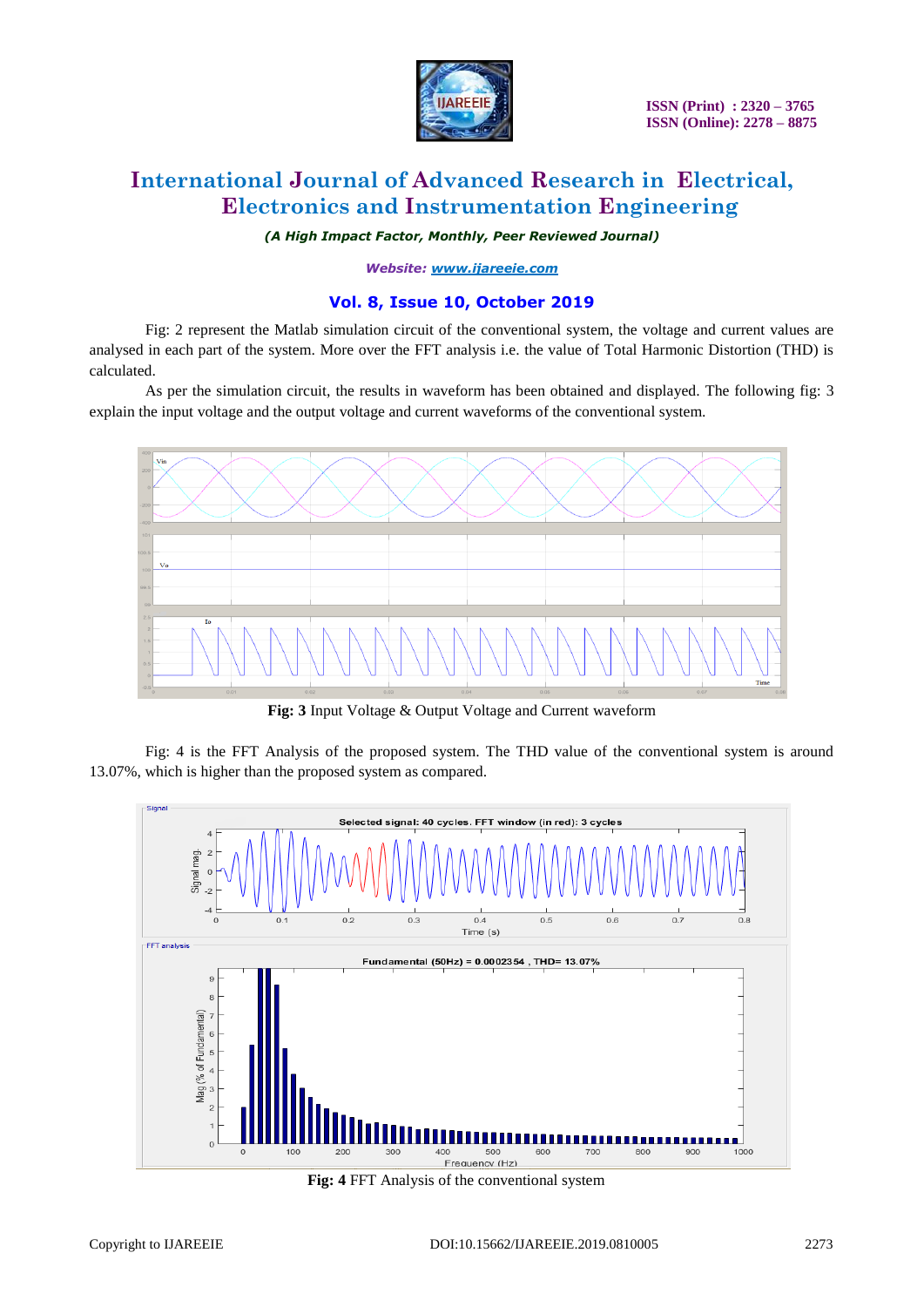

# **International Journal of Advanced Research in Electrical, Electronics and Instrumentation Engineering**

*(A High Impact Factor, Monthly, Peer Reviewed Journal)*

*Website: [www.ijareeie.com](http://www.ijareeie.com/)*

### **Vol. 8, Issue 10, October 2019**

The upcoming figure fig: 5 is the circuit diagram of the proposed system. In this circuit the solar Photovoltaic and wind is connected in parallel to each other and are connected together by a common DC bus. Thus by this circuit connection more number of renewable and non-renewable systems can be combined.



**Fig: 5** Circuit diagram of Proposed system



**Fig: 6** MATLAB simulation circuit for proposed system

Fig: 6 is the Matlab simulation circuit for the proposed system. It consists of solar and wind energy system connected together by the power electronic converter. The required voltage and current at each part of the system are analysed.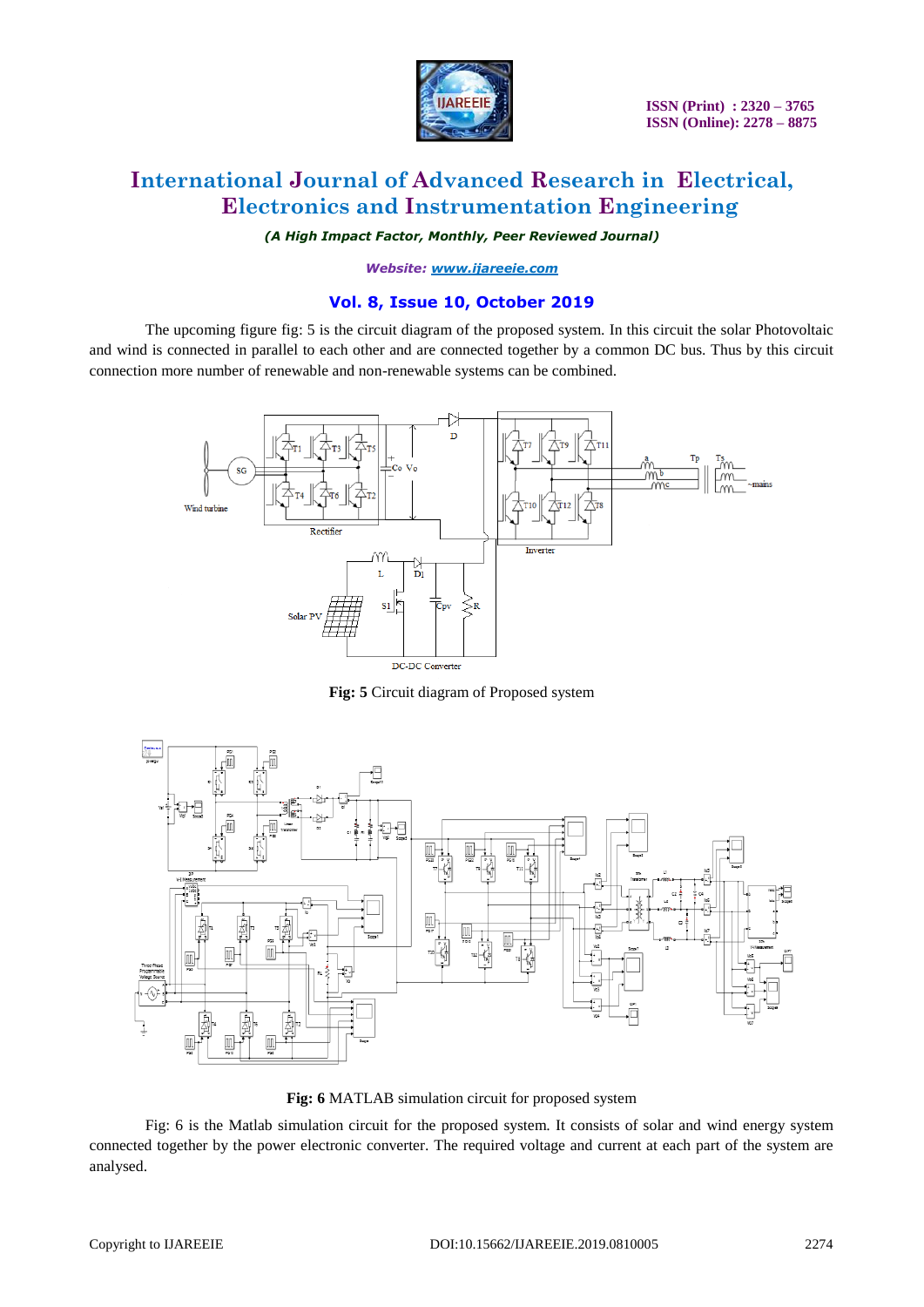

# **International Journal of Advanced Research in Electrical, Electronics and Instrumentation Engineering**

*(A High Impact Factor, Monthly, Peer Reviewed Journal)*

*Website: [www.ijareeie.com](http://www.ijareeie.com/)*

### **Vol. 8, Issue 10, October 2019**

The forthcoming fig: 7 give details about the Output voltage and current waveforms of the proposed system with respective input values.



**Fig: 7** Output voltage and current waveforms



**Fig: 8** Input voltage & current, Output Voltage & current waveforms

In fig: 8 the above waveforms obtained for proposed system circuit, the waveform for three phase system along with its current. The  $3<sup>rd</sup>$  and  $4<sup>th</sup>$  graph represents the voltage and current waveform for switches used in the circuit.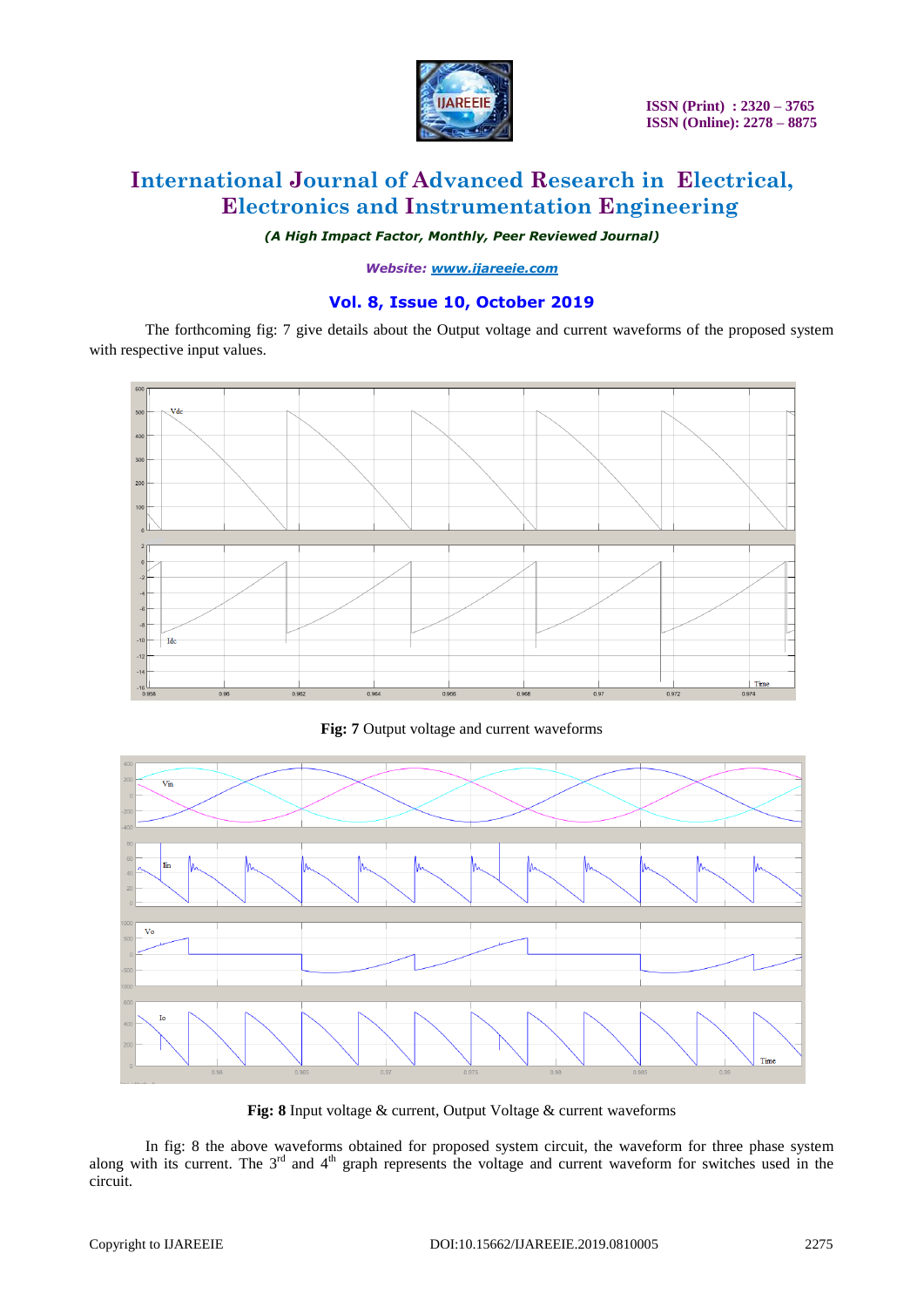

# **International Journal of Advanced Research in Electrical, Electronics and Instrumentation Engineering**

*(A High Impact Factor, Monthly, Peer Reviewed Journal)*

*Website: [www.ijareeie.com](http://www.ijareeie.com/)*

### **Vol. 8, Issue 10, October 2019**



**Fig: 9** FFT Analysis of Proposed systems

As similar to the conventional system the THD analysis is made for the proposed system. In fig: 9, it describes the THD analysis of the proposed system the value of THD is around 7.77% which is reduced nearly 50% of the conventional system.

#### **III. CONCLUSION**

In this paper, a comparative analysis was prepared along with the FFT analysis. In such analysis it is proved that the present system shows good efficiency, with high efficient power electronic components and with minimum value of harmonics. Many literature analyses were made to obtain the better efficiency. It is concluded that the design of proposed system is suitable for implementation in power generation sectors.

#### **REFERENCES**

- [1] Kumar, K., N. Ramesh Babu, and K. R. Prabhu. "Design and Analysis of an Integrated Cuk-SEPIC Converter with MPPT for Standalone Wind/PV Hybrid System." *Int. J Renewable Energy Research*, vol. 7, no. 1, pp. 96-106, 2017.
- [2] G. Tina, S. Gagliano, S. Raiti. "*Hybrid solar/wind power system probabilistic modelling for long-term performance assessment*". Solar Energy, Volume 80, Issue 5, 2006, pp. 578-588.
- [3] Kabalci, Ersan. "Design and analysis of a hybrid renewable energy plant with solar and wind power." *Energy Convers. Manag.*, 72:51-59, (2013). [4] Baghdadi, Fazia, Kamal Mohammedi, Said Diaf, and Omar Behar. "Feasibility study and energy conversion analysis of stand-alone hybrid renewable energy system." *Energy Convers. Manag.*, vol. 105, pp. 471-479, 2015.
- [5] Saravanan, S., and N. Ramesh Babu. "Modified High Step-Up Coupled Inductor based DC-DC Converter for PV Applications*." Gazi Univers. J Sci.,* vol. 29, no. 4, pp. 981-986, 2016.